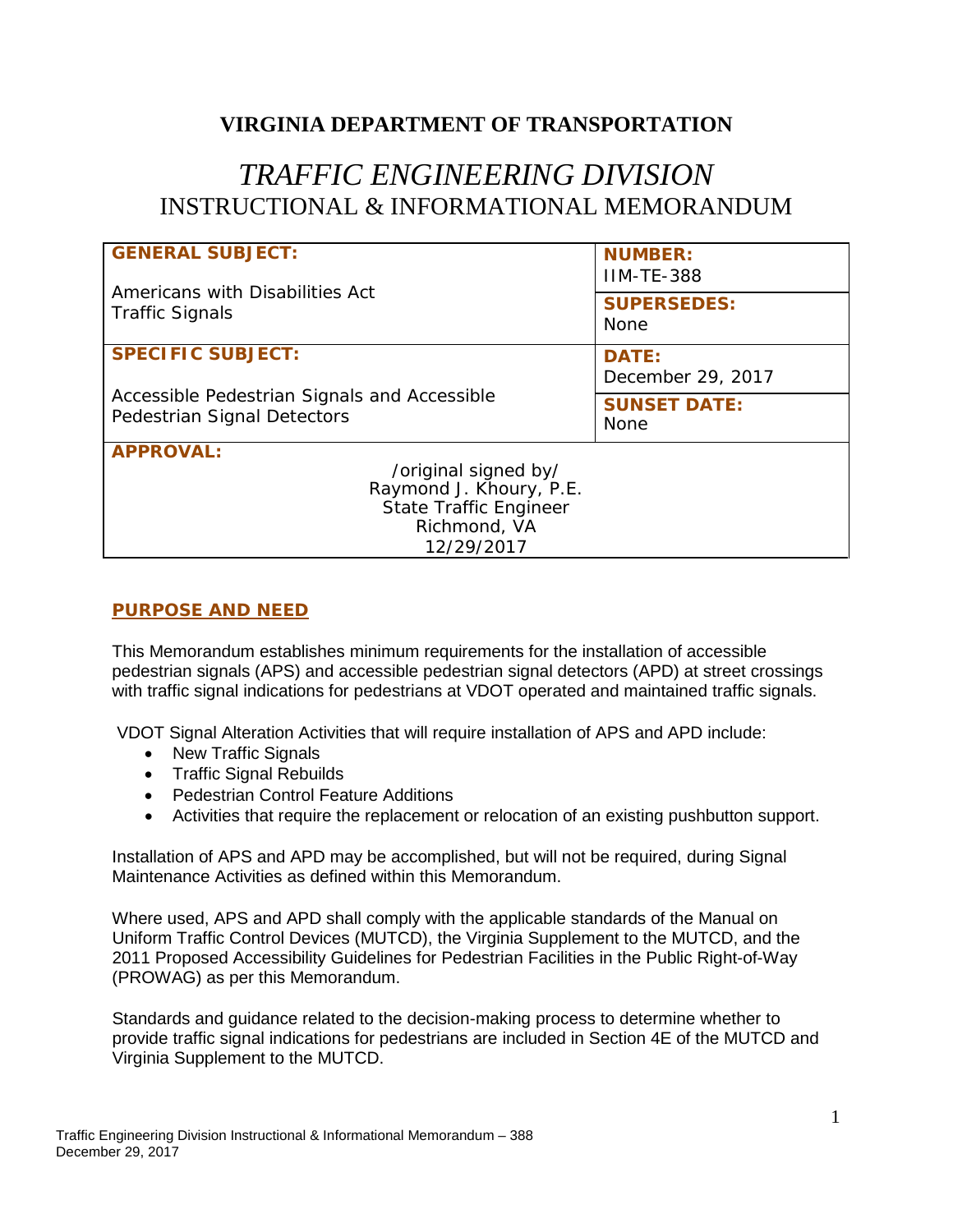#### **BACKGROUND**

To be in compliance with the Americans with Disabilities Act (ADA) of 1990, VDOT is implementing a phased transition plan to program statewide accessibility which began in 2014 with issuance of IIM-TE-376 and IIM-TE-377 focused on VDOT's curb ramp assets.

Currently at VDOT operated and maintained traffic signals, APS and APD are installed upon request from members of the community as District funding becomes available. This Memorandum expands the program policy to establish consistent program requirements for APS and APD.

## **EFFECTIVE DATE**

Future construction projects: This Memorandum shall be effective for all construction projects (including on-call signal maintenance/signal construction contracts) issued for advertisement on or after August 1, 2018.

Design-Build and PPTA contracts: This Memorandum shall be effective for all Design-Build and PPTA contracts where the design package is completed for advertisement on or after May 1, 2018. For current Design-Build or PPTA contracts that have not been awarded, this Memorandum should be implemented where practical and feasible.

Existing contracts (On-Call Type Signal Construction Contracts, Signal Maintenance Contracts): This Memorandum shall be effective for all task orders and/or work orders issued on or after April 1, 2018.

Existing contracts (all others): This Memorandum may be applied to projects under construction involving Signal Maintenance and/or Signal Alteration Activities if the change is approved by the Project Engineer.

Land use permits: This Memorandum shall be effective for all permits where the first draft/preliminary submission signal design has not yet been submitted to VDOT, and may also be applied to permit work currently under VDOT review if feasible to do so. This Memorandum may also be applied to previously-approved permits if mutually agreed to by VDOT and the permittee.

## **DEFINITIONS**

Alteration: a change to a facility in the public right-of-way that affects or could affect pedestrian access, circulation, or use. Alterations include, but are not limited to, resurfacing, rehabilitation, reconstruction, historic restoration, or changes or rearrangement of structural parts or elements of a facility. *(Definition taken from PROWAG)*

Accessible Pedestrian Signal (APS): a device that communicates information about pedestrian signal timing in non-visual format such as audible tones, speech messages, and/or vibrating surfaces. *(Definition taken from MUTCD)*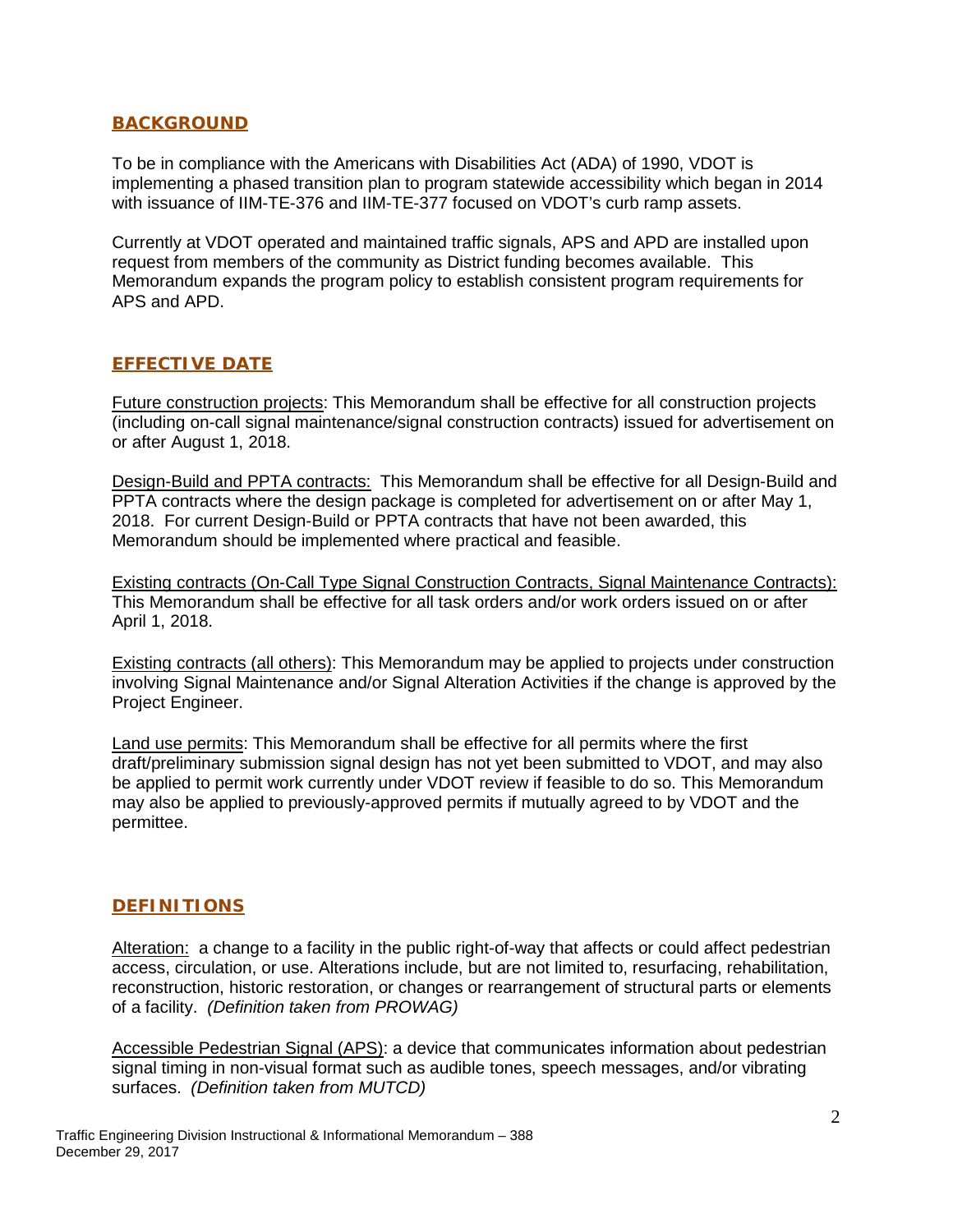Accessible Pedestrian Signal Detector (APD): a device designated to assist the pedestrian who has visual or physical disabilities in activating the pedestrian phase. *(Definition taken from MUTCD)*

Companion Corner Devices: the APS and APD on the far side of the crosswalk that is not physically impacted by the Signal Alteration Activity or Signal Maintenance Activity, but which are required to meet the applicable minimum improvement action(s) to provide accessible features for the pedestrian crossing.

Pedestrian Accommodations: any facility, design feature, operational change, or maintenance activity that improves the environment in which pedestrians travel. (*Definition taken from VDOT's Department Policy Memoranda Manual, DPM Number 2-12, "Implementation of the CTB Policy for Integrating Bicycle and Pedestrian Accommodations")*

Pedestrian Control Features: tangible traffic signal infrastructure and non-tangible traffic signal operational attributes that enable pedestrians to travel across a pedestrian crossing of a signalized intersection. Pedestrian control features typically include three specific aspects:

- Traffic signal indications for pedestrians (i.e. pedestrian signal heads or vehicular signal heads visible to pedestrians);
- Signal timing and/or phasing for pedestrians; and
- Pedestrian actuation (pushbuttons or passive detectors).

Curb ramps, sidewalks, and other traffic control devices (e.g. crosswalks) are not considered pedestrian control features for the purposes of this policy, but these are considered pedestrian accommodations.

Pedestrian Control Feature Additions: modifications to an existing traffic signal that include new pedestrian control features that did not previously exist on one or more pedestrian crossings.

Pushbutton: a button to activate a device or signal timing for pedestrians, bicyclists, or other road users. *(Definition taken from MUTCD)*

Signal Alteration Activities: signal improvement activities, classified as an Alteration per PROWAG definition, that VDOT has identified as requiring the installation or improvement of APS and APD. These Signal Alteration Activities are:

- New Traffic Signal
- Traffic Signal Rebuild
- Pedestrian Control Feature Additions
- Any activity that requires the replacement or relocation of an existing pushbutton support

Signal Maintenance Activities:traffic signal activities, not classified as an Alteration per PROWAG definition, that do not significantly affect a pedestrian's access to or usability of the traffic signal to cross the roadway.

Traffic Signal Rebuild: a signal improvement with a planned replacement of 1) 2/3rds or greater of the existing signal poles/mast arms or 2) replacement of existing span wire with mast arms (or vice versa). Pedestal poles (VDOT Standard PF-2) and pedestrian actuation poles (VDOT Standard PA-2, PA-3, and PA-4) are excluded when assessing the 2/3rds ratio. For purposes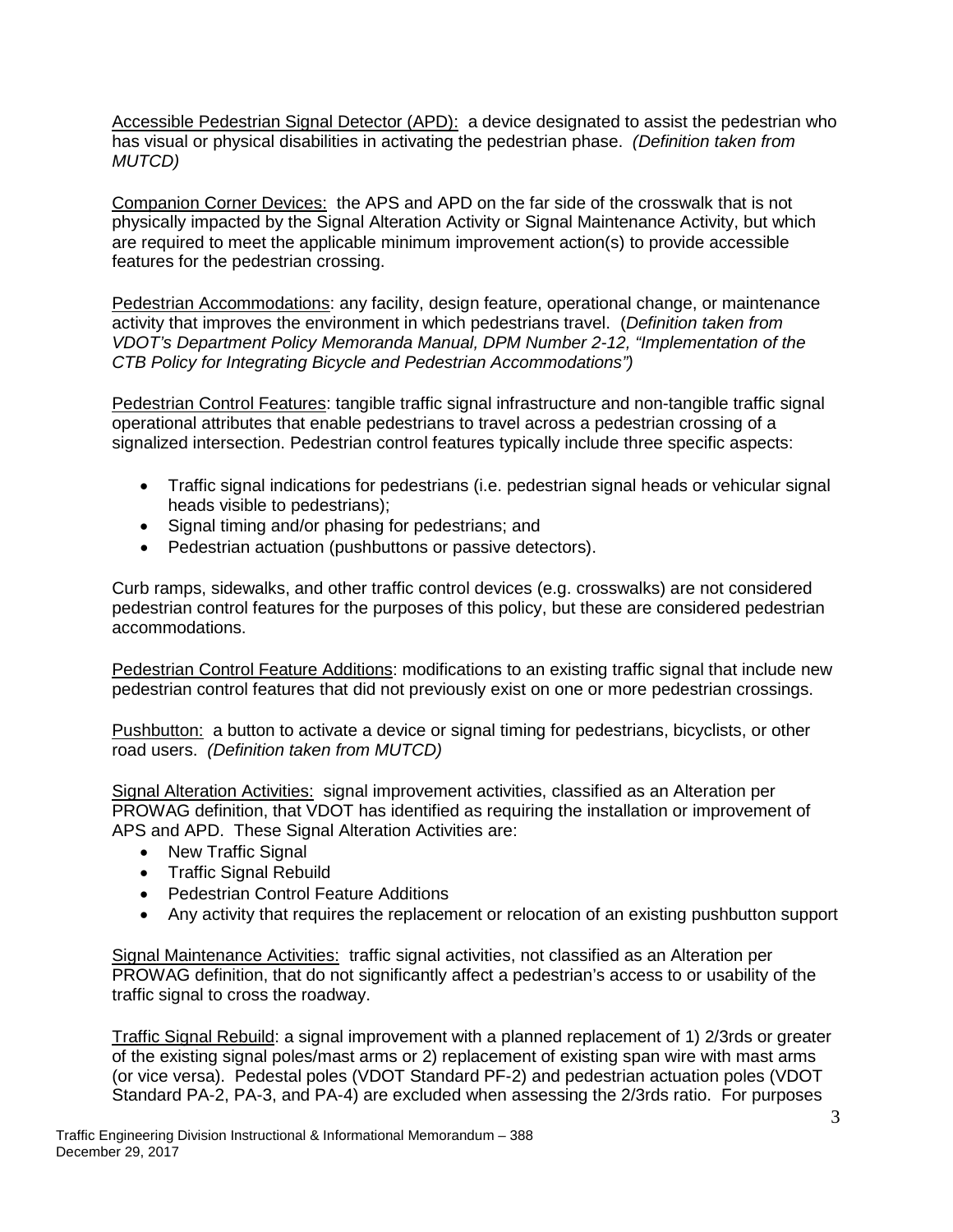of this policy, a Traffic Signal Rebuild shall be considered to impact all pedestrian crossings within the associated intersection.

## **STANDARDS, GUIDANCE, OPTIONS & SUPPORT**

#### **Standard:**

- *01* The content in Paragraphs 03-09 of the Virginia Supplement to the MUTCD, Revision 1 that require an engineering study be conducted to evaluate the needs of pedestrians with visual disabilities shall not be applicable to APS and APD installed per this Memorandum.
- *02* APS and APD shall not be required to be installed or improved during Signal Maintenance Activities.

#### *Support:*

*03* Signal Maintenance Activities include the following common VDOT signal activities:

- Emergency repairs
- Damage repairs
- Routine maintenance or life-cycle replacement of existing pedestrian pushbutton, pedestrian signal indications and/or other signal equipment including replacement of non-countdown pedestrian signal indications with countdown pedestrian signal indications
- Signal phasing changes
- Revision of signal timing, including pedestrian signal timing
- Replacement of signal controllers and/or upgrades to controller software that does not alter the operation or display of pedestrian signals
- Installation of other sign, signal, communication or ITS equipment
- Pavement marking installation or maintenance, including revisions to crosswalk marking patterns
- In-pavement detector installation or replacement

#### Option:

*04* APD may be pushbuttons or passive devices.

#### *Support:*

- *05* Passive detection devices register the presence of a pedestrian in a position indicative of a desire to cross, without requiring the pedestrian to push a button.
- *06* APS are typically integrated into the pedestrian detector, so the audible tones and/or messages come from the pushbutton housing. Typically, pushbuttons are used at VDOT traffic signals.

#### **Standard:**

*07* APS and APD shall be installed or improved during Signal Alteration Activities for all impacted pedestrian crossings where pedestrian control features are provided in the final condition. Appendix A provides figures outlining common Signal Alteration Activity scenarios and associated assessable improvement requirements.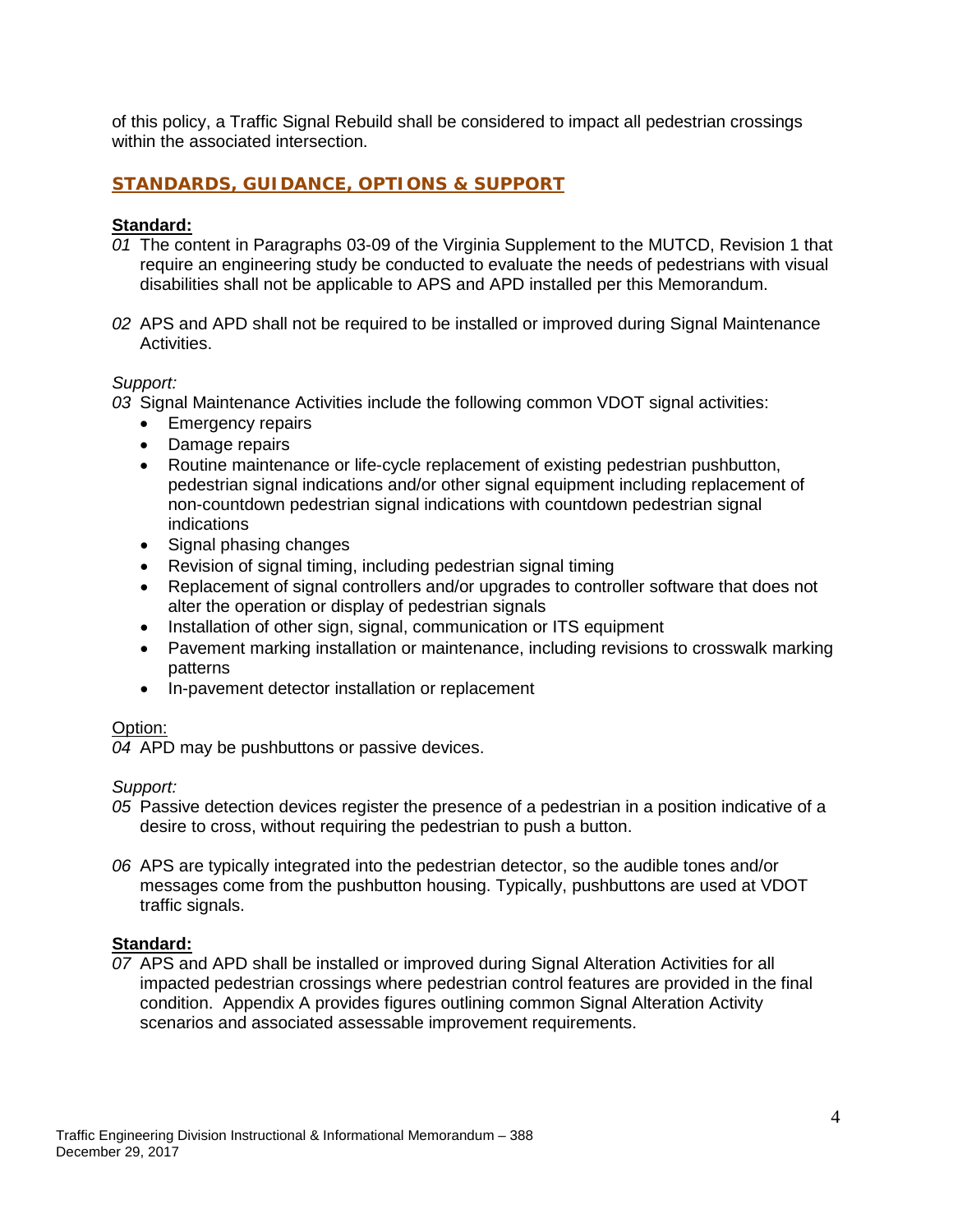#### *Support:*

- *08* Installation of APS and APD may be required for companion corner devices to complete installation for an entire impacted pedestrian crossing.
- *09* If the APS and APD has not been requested by the community for the specific signal or pedestrian crossing, the accessible functions of the equipment may be disabled until such need is determined in the future.

## **Standard:**

- *10* When an activity is proposed that is not be clearly classified as a Signal Maintenance Activity or a Signal Alteration Activity, the team(s) leading the activity implementation, which may include the District Traffic Engineer, District Operations Maintenance Manager, District Permit/Planning Office, signal design engineer, and/or others as appropriate shall review the activity to determine what, if any, related improvement is appropriate in consideration of VDOT's intent to provide pedestrian accommodations for all users as outlined in VDOT's DPM Number 2-12, the requirements of the ADA and PROWAG, as well as the improvement activities' scope, schedule and budget. The final determination, including the improvement action(s) taken/not taken shall be documented with a copy of the documentation forwarded to the Traffic Engineering Division, Asset Applications Program.
- *11* APS and APD shall meet the applicable standards for audible and vibrotactile indications per Sections 4E.09 – 4E.13 of the MUTCD and Virginia Supplement to the MUTCD.
- *12* Accessible pedestrian pushbuttons for new signals, traffic signal rebuilds, pedestrian control feature additions, and activities requiring replacement or relocation of a push button support shall meet the applicable standards for Operable Parts (R403) - clear space, height (including reach), and operations - per PROWAG.
- *13* Installation of a new pushbutton support shall not be required for improvements at companion corner devices.

## *Guidance:*

- *14* Accessible pedestrian pushbuttons installed at companion corner devices should meet the applicable standards for Operable Parts (R403) - clear space, height (including reach), and operations - per PROWAG to the extent practicable.
- *15* Accessible pedestrian pushbuttons installed for new signals, traffic signal rebuilds, pedestrian control feature additions, and activities requiring replacement or relocation of a push button support should be located relative to crosswalks, curbs, shoulders, and/or pavements per the criteria in Section 4E.08, Paragraph 04 of the MUTCD. Where there are physical constraints that make it impractical to place the accessible pedestrian pushbutton per this criteria, the accessible pedestrian pushbutton should be located per Section 4E.08, Paragraphs 05-08.

#### *Support:*

*16* Physical constraints that could make it impractical to locate the accessible pedestrian pushbutton per item 15 may include underground utilities and limited right-of-way.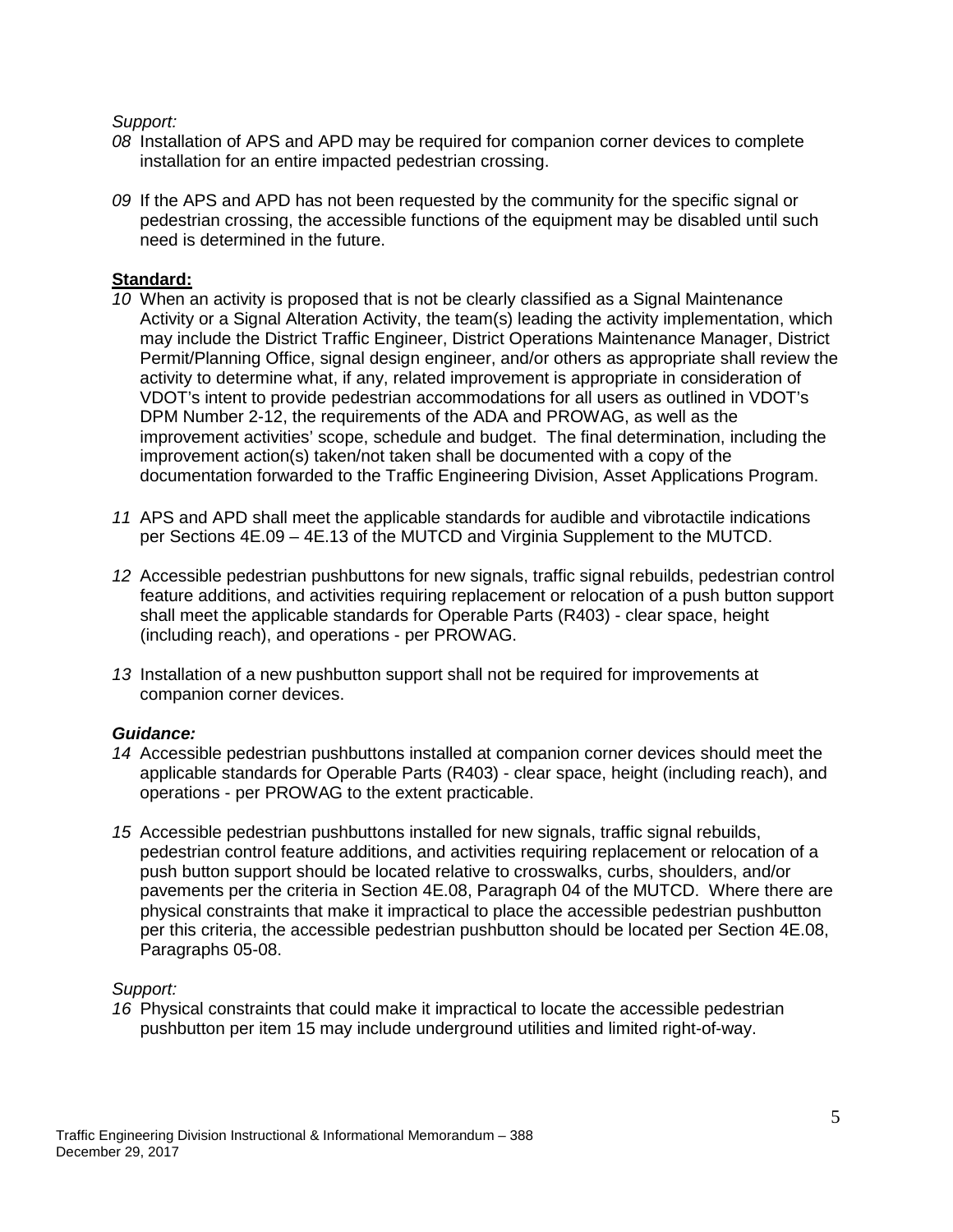## **Standard:**

- *17* When a pushbutton cannot be placed per the criteria in Section 4E.08, Paragraph 04 of the MUTCD for new signals and traffic signal rebuilds the design engineer shall document the constraints that make such placement impractical, justification for the proposed pushbutton placement, and any additional mitigation that will be provided. This document shall be maintained in the District Traffic Engineer's files.
- *18* All APS and APD shall meet VDOT standards, specifications, and special provisions. Nontraditional pedestrian signals and detection types, such as smartphone applications, are not and will not be approved for use at this time. Their use is pending further review of security and compatibility concerns as well as validation that such signal and detection types are an appropriate tool that will aid the communities they are intended to serve.
- *19* A documented engineering study, as defined in Section 1A.13 of the Virginia Supplement to the MUTCD, shall be the basis for a decision to deviate from a standard prescribed in this policy. The required documentation for any deviation shall be maintained in the District Traffic Engineer's files.
- *20* This Memorandum shall not itself trigger additional pedestrian accommodations improvements beyond those specifically identified. The scope of the larger improvement upgrade shall consider the requirements of other applicable policies, standards and guidance that may trigger installation or improvements of other pedestrian accommodations.

## **REFERENCES:**

- [Americans with Disabilities Act of 1990](https://www.ada.gov/2010_regs.htm)
- [IIM-TE-376.1:](http://www.virginiadot.org/business/traffic_engineering_memoranda.asp) Americans with Disabilities Act Requirements of Maintenance and Operational Projects
- IM-TE-377.0 Program for Americans with Disabilities Act Compliance of Department Right-of-Way Assets.
- [2009 MUTCD](https://mutcd.fhwa.dot.gov/pdfs/2009r1r2/pdf_index.htm) with revisions
- [2011 Virginia Supplement to the MUTCD](http://www.virginiadot.org/business/virginia_mutcd_supplement.asp) with revisions
- [2011 Proposed Accessibility Guidelines for Pedestrian Facilities in the Public Right-of-](https://www.access-board.gov/guidelines-and-standards/streets-sidewalks/public-rights-of-way/proposed-rights-of-way-guidelines/chapter-r2-scoping-requirements)**[Way](https://www.access-board.gov/guidelines-and-standards/streets-sidewalks/public-rights-of-way/proposed-rights-of-way-guidelines/chapter-r2-scoping-requirements)**
- [VDOT Departmental Policy Memoranda \(DPM\) Manual, DPM Number 2-12,](http://www.virginiadot.org/programs/resources/bike/FINAL_DPM2-12-2007.pdf) *Implementation of the CTB Policy for Integrating Bicycle and Pedestrian Accommodation*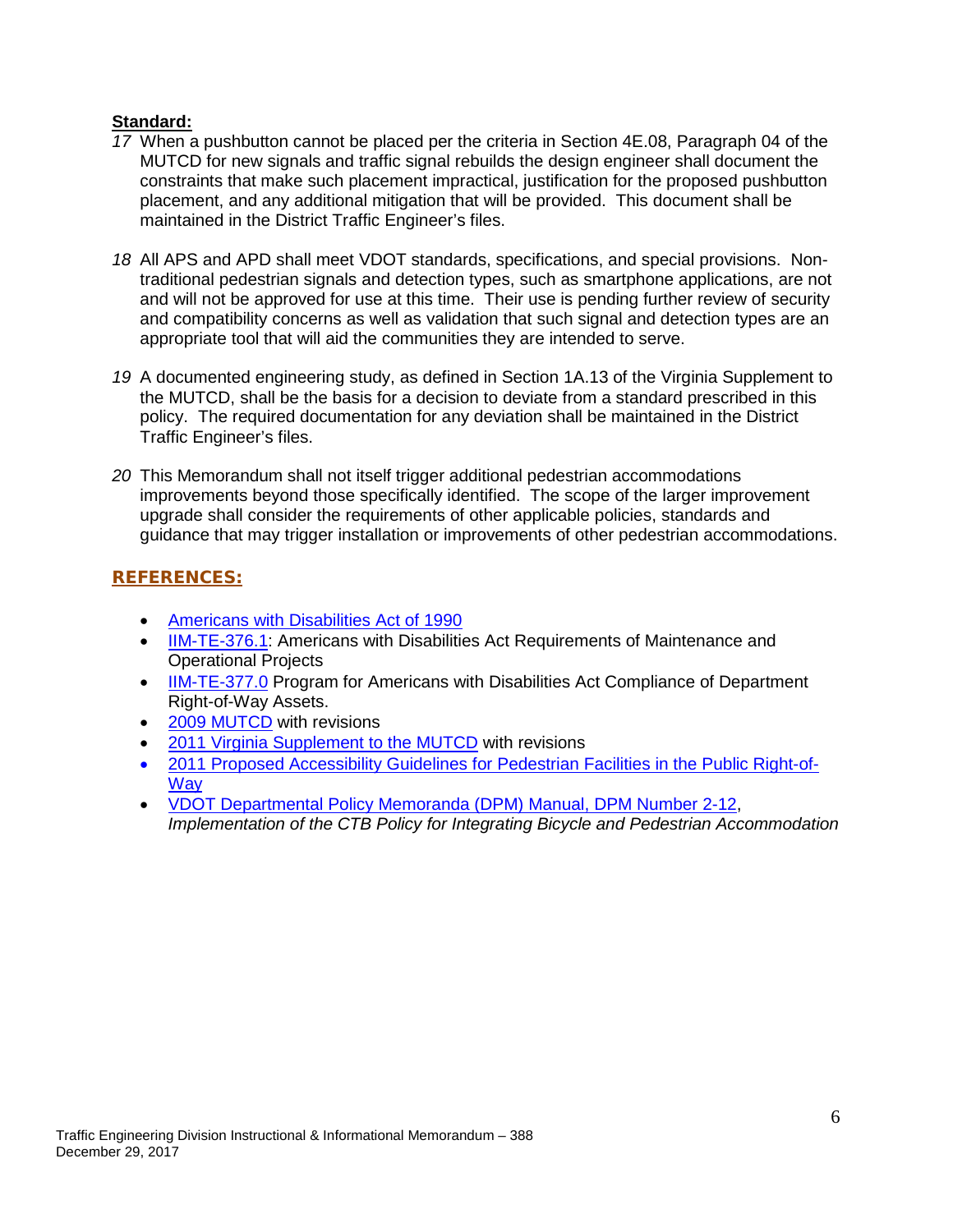# **Appendix A: VDOT Accessible Pedestrian Signal (APS) & Accessible Pedestrian Signal Detector (APD) Improvement Requirement Scenarios**

The following figures describe common Signal Alteration Activities and associated APS and APD improvement requirements.

These scenarios are not intended to be comprehensive, rather provide examples to guide engineering judgement in application of the standards and guidance established within this Memorandum. Refer to the standards and guidance in Paragraphs 11-17 for the specific technical criteria of the accessible improvement related to audible and vibrotactile indications, PROWAG Operations, and pushbutton placement.